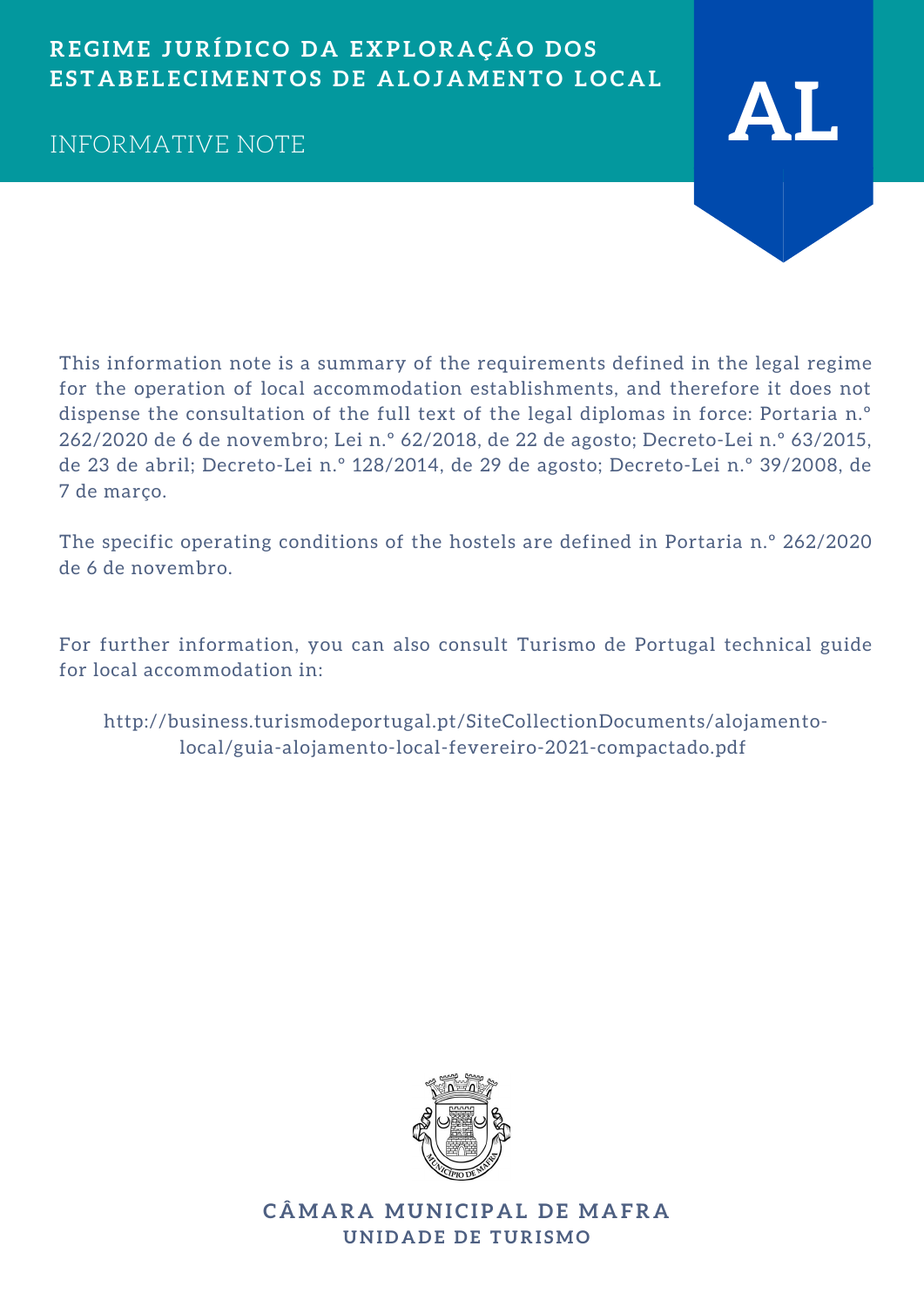# **C A P A C I T Y C A L C U L A T I O N**

(Article 11 of Decree-Law No. 128/2014 of 29th of August; Ordinance No. 262/2020 of 6th of November - Art.º 11.º do Decreto-Lei n.º 128/2014 de (Article 11 of Decree-Law No. 128/2014 of 29th of August; Ordinance No.<br>262/2020 of 6th of November - Art.° 11.° do Decreto-Lei n.° 128/2014 de<br>29 de agosto; Portaria n.° 262/2020 de 6 de novembro)

# **ESTABELECIMENTOS DE**

#### **MA X IMUM C A P A C I T Y**

The maximum capacity of local accommodation establishments, with the exception of "quartos" and "hostel", is nine bedrooms and 30 users.

In "moradias", "apartamentos" e "quartos", the maximum capacity is determined by multiplying the number of bedrooms by two, plus the possibility of hosting two more guests in the living room in the case of "moradias" and "apartamentos"

# **H O S P E D A GEM**

Ordinance No. 262/2020, of 6th of November, defined specific operating conditions for "estabelecimentos de hospedagem", namely article 9, which defines the minimum areas of the bedrooms:

- 6.50 m2 for the single bedroom;
- b) 9 m2 for the double bedroom;
- c) 12 m2 for the triple bedroom.

#### **E X TR A BE D S**

Each bedroom, if it has adequate living conditions (General Regulation for Urban Buildings), can accommodate a maximum of two extra beds for children up to 12 years old (add 3m2 per extra bed).

#### **D O RMS**

Are only allowed in

"estabelecimentos de hospedagem – hostels", consisting of a minimum number of four beds/guests, which can be bunk beds. Bedrooms must comply with the area resulting from the application of the formula defined in article 12 of Ordinance No. 262/2020 of 6th of November: 2.50 m2 + (2.50 m2 × number of beds or bunk beds) +  $(1 \text{ m2} \times \text{number of})$ guests)

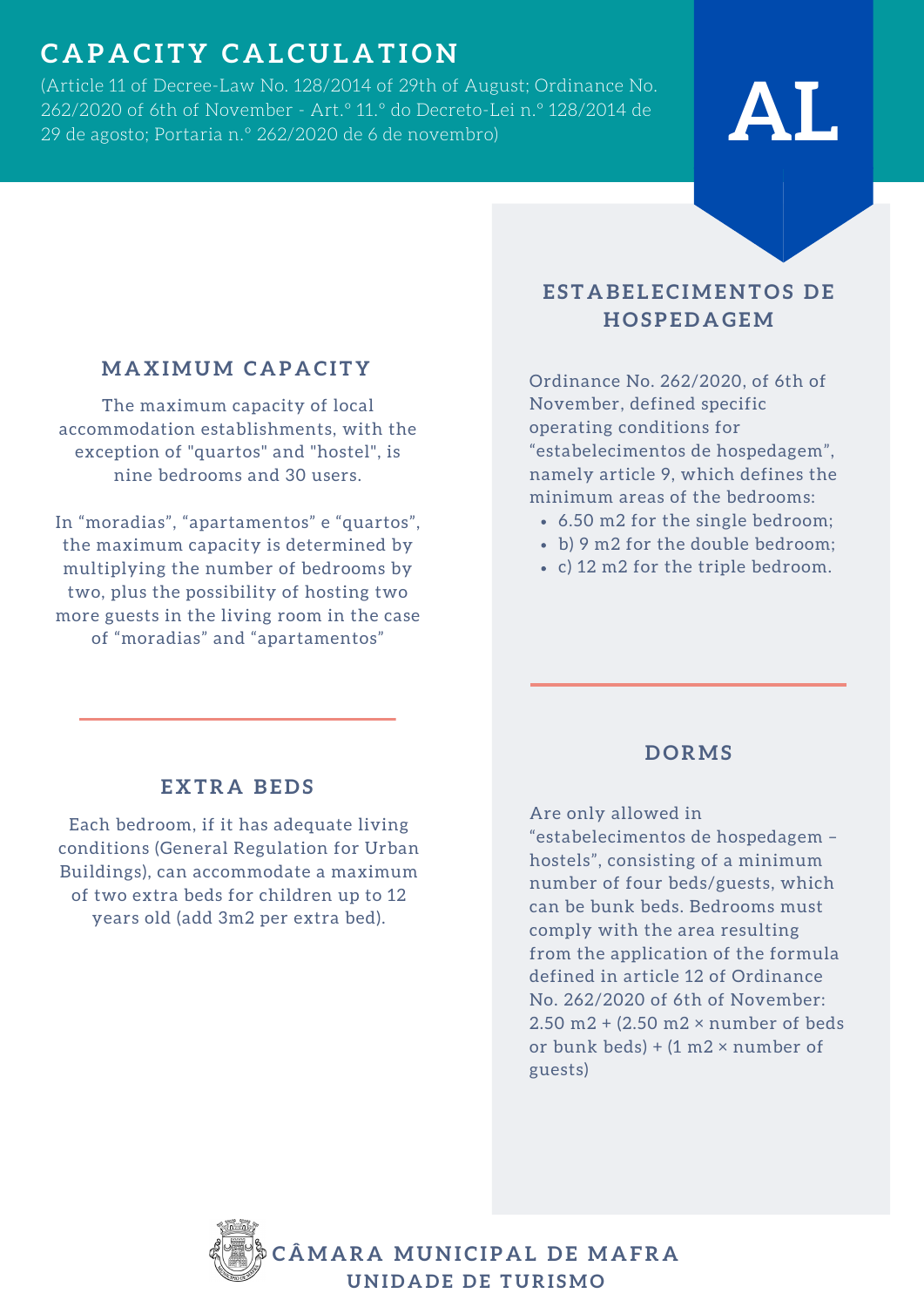# **GE N ER A L RE Q U IREME N T S**

(Article 12 of Decree-Law No. 128/2014 of 29th of August - Art.º 12.º do Decreto-Lei n.º 128/2014 de <sup>29</sup> de agosto) **AL**

A local accommodation establishment must:

- Present adequate conditions for the conservation and operation of facilities and equipment;
- Be connected to the public water supply network or have a private water supply system with a duly controlled origin;
- Be connected to the public sewer system or equipped with septic tanks dimensioned for the maximum capacity of the establishment;
- Have hot and cold running water.

The accommodation units (bedrooms) must:

- Have a window or balcony with direct communication to the outside that ensures adequate ventilation;
- Be equipped with adequate furniture, equipment and utensils;
- Have a system that makes it possible to block the entrance of outside light;
- Have doors equipped with a security system to ensure the privacy of users.

The sanitary facilities of local accommodation establishments must have a security system that guarantees privacy.

In the case of accommodation in collective housing buildings, the person responsible for operating the establishment must provide the condominium with his telephone number.

### **I N F O RMA T I O N B O O K**

Local accommodation establishments are required to have an information book, which must be made available in Portuguese and English and at least two other foreign languages and must contain:

- AL registration number;
- Contact of the person responsible for operating the establishment;
- Information about the operation of the establishment and respective rules of internal use (eg, animals permission, smoking ban, use of kitchen utensils, etc.);
- Information on the functioning of the appliances (eg brief explanation of the functioning of the appliances and/or indication of the location of the user manuals);
- Information on the rules for the collection and selection of urban waste (eg awareness of urban waste recycling, location of garbage containers, etc.);
- Information regarding noise and precautions to be taken to avoid disturbances that cause annoyance and affect the tranquillity and rest of the neighbourhood (ex. quiet hours between 23:00 and 07:00, according to the General Regulation on Noise, art. 24. º of Decree-Law no. 9/2007);
- In the case of accommodation in collective housing buildings, it must contain a transcript of the practices and rules of the condominium regulations that are relevant for the accommodation and for the use of the common parts.

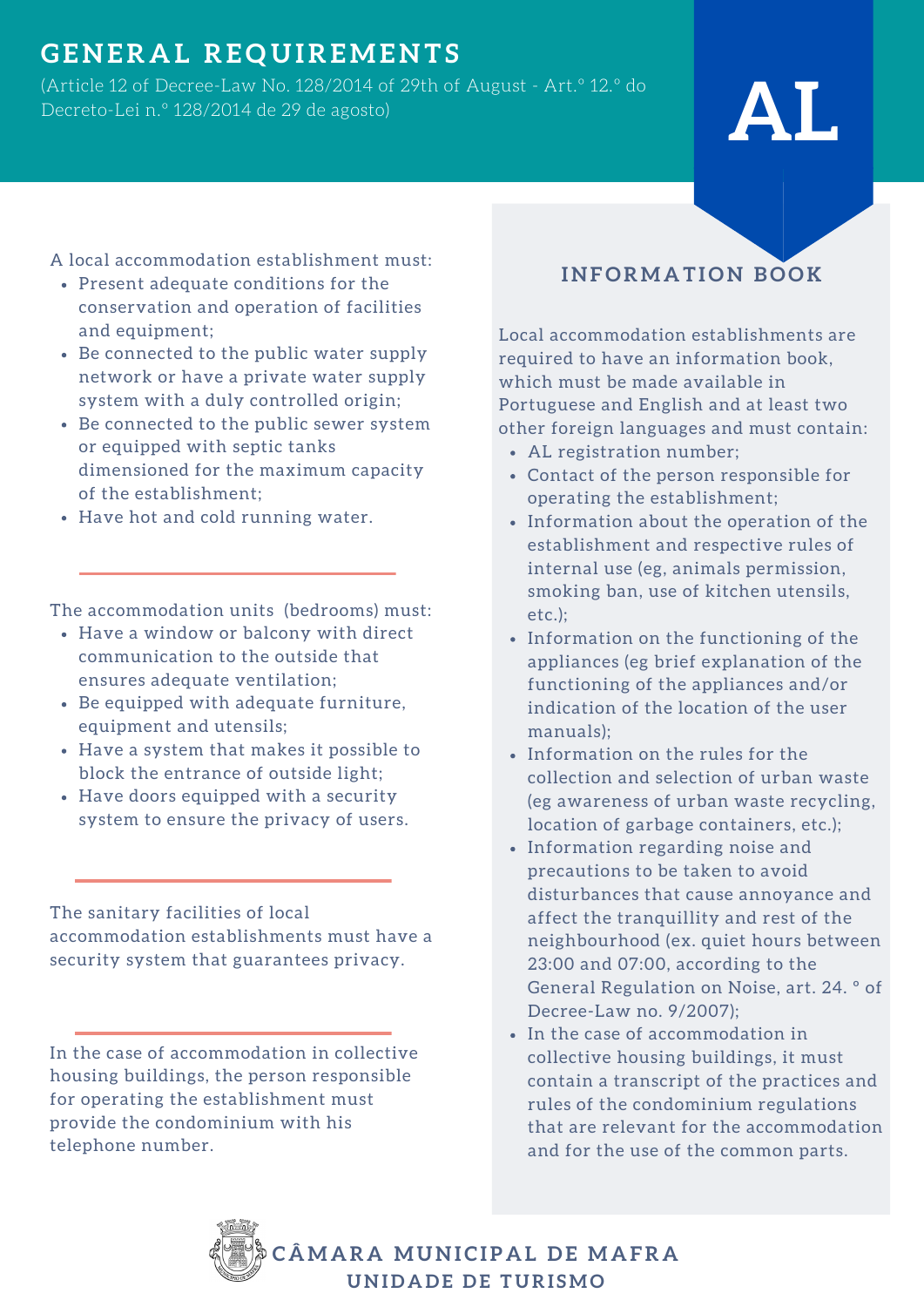# **S E C U RI T Y RE Q U IREME N T S**

(Article 13 of Decree-Law No. 128/2014 of 29th of August - Art.º 13.º do Decreto-Lei n.º 128/2014 de <sup>29</sup> de agosto) **AL**

# **LESS THAN 10 GUESTS**

**C A P A C I T Y E Q U A L T O O R**

Local accommodation establishments must have:

- Fire extinguisher and fire blanket accessible to guests;
- First aid equipment accessible to guests;
- Indication of the national emergency number (112) in a visible place.

#### **C A P A C I T Y E X C E E D S 1 0 G U E S T S**

It is necessary to have documentation proving the approval and implementation of fire safety measures in buildings approved by the National Emergency and Civil Protection Authority (ANEPC) in accordance with current legislation (Decree-Law No. 220/2008 and Ordinance No. 1532/2008).



### **F IRS T - A I D K I T**

According to no. 6 of annex 1 of Technical Information 2/2010 of the General Directorate of Health, the first-aid kit must contain:

- Compresses of different dimensions;
- Plasters;
- Adhesive roller;
- Non-elastic bandage;
- Antiseptic solution (single dose);
- Saline (single dose);
- Blunt end scissors;
- Tweezers;
- Disposable latex gloves;
- In addition to the above, it is suggested: thermometer, sterile gauze and instant ice pack.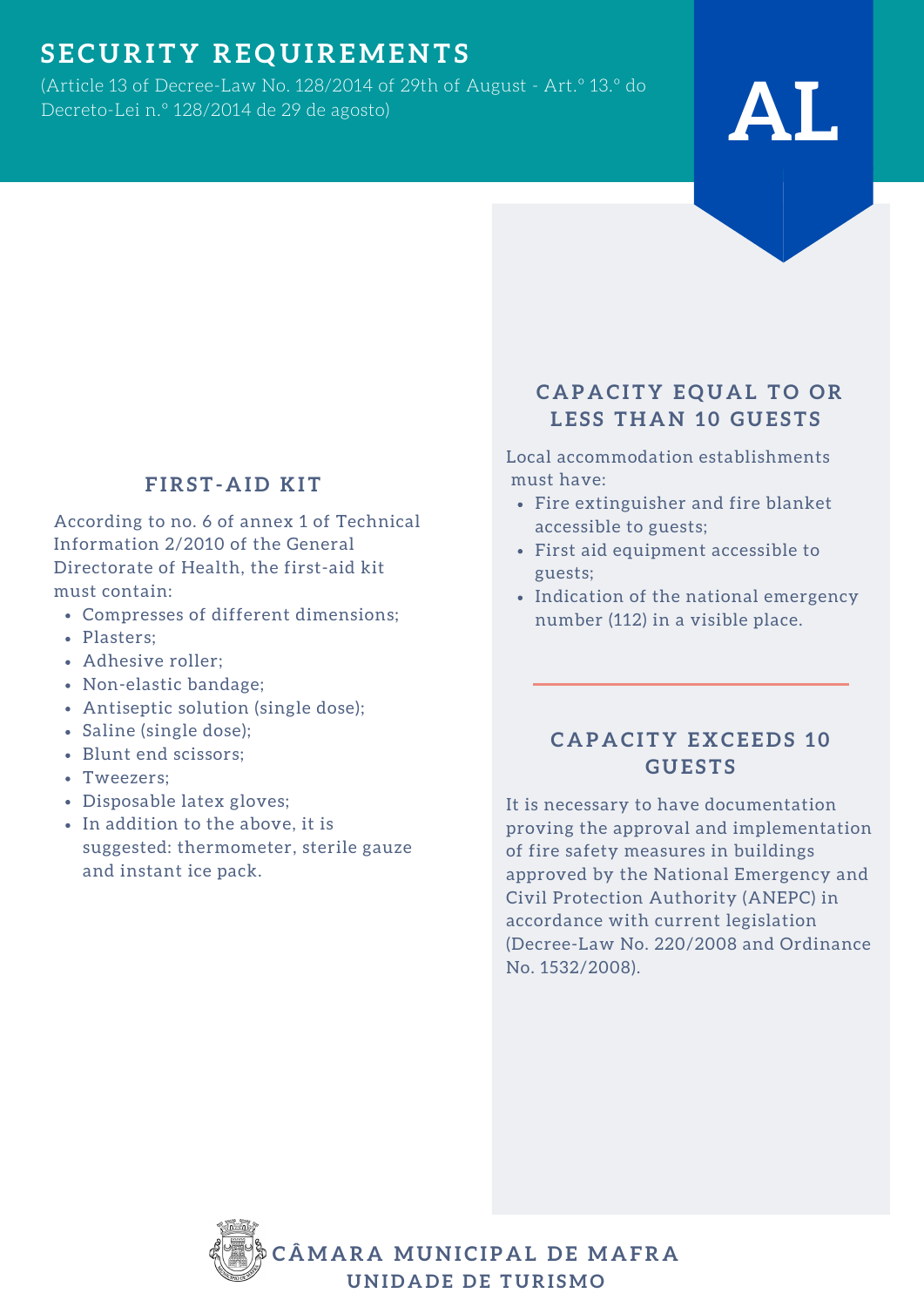# $C$  **IVIL LIABILITY INSURANCE**

(Article 13-A of Decree-Law No. 128/2014 of 29th of August - Art.º 13.º-<sup>A</sup> do Decreto-Lei n.º 128/2014 de <sup>29</sup> de agosto) **AL**



The owner of the local accommodation operation must sign and maintain a valid multi-risk civil liability insurance (provide proof of validity) that protects his assets and him from claims within the scope of his tourist activity, determining the liability of the owner of the operation of the establishment and that cover risks of fire and property and non-property damage caused to guests and third parties, arising from the activity of providing accommodation services.

**Lack of valid insurance is grounds for cancellation of registration.**

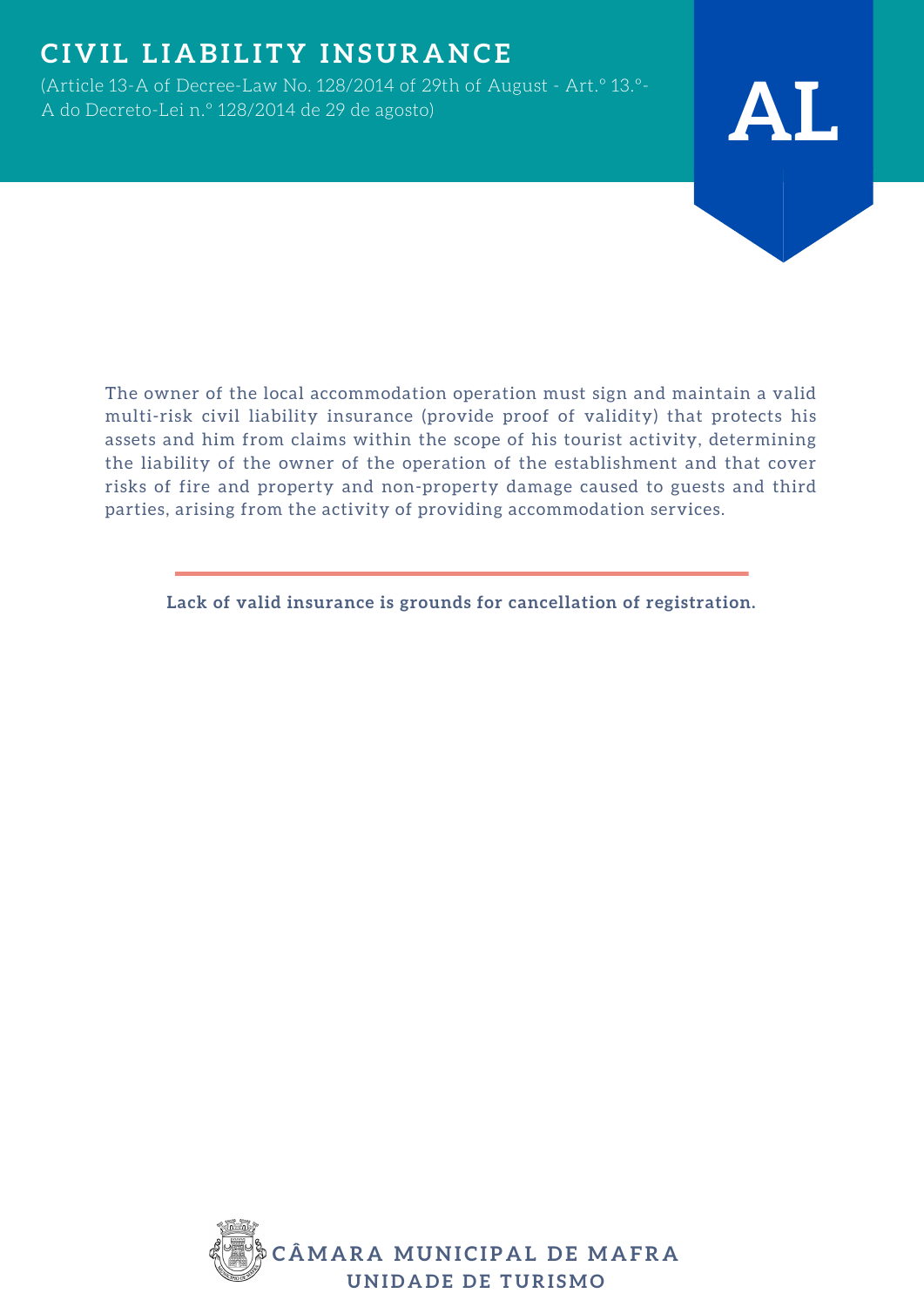## **IDENTIFICATION AND ADVERTISING**

(Article 17 of Decree-Law No. 128/2014 of 29th of August - Art.º 17.º do Decreto-Lei n.º 128/2014 de <sup>29</sup> de agosto) **AL**



Local accommodation establishments cannot use the qualification of a tourist resort, or any classification system.

Advertising, commercial documentation and merchandising of local accommodation establishments must indicate the respective name or logo and registration number.

Only accommodation establishments that meet the requirements set out in paragraphs 5 and 6 of article 3 of Decree-Law No. 128/2014, may use the designation "hostel" in their name, advertising, commercial documentation and merchandising.

"Estabelecimentos de hospedagem" and "quartos" can commercially use the designation of "bed & breakfast" or "guest house".

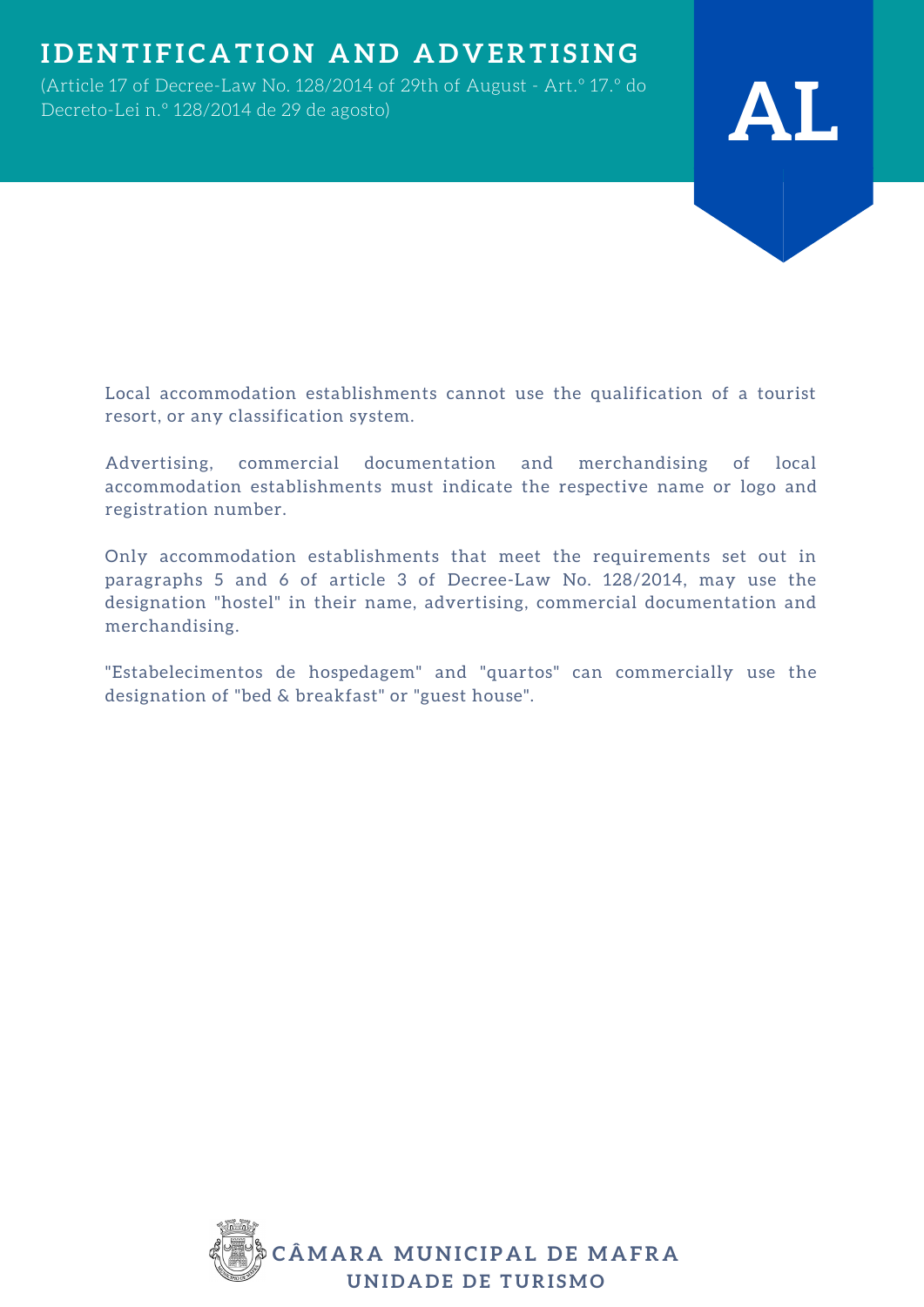# **I D E N T I F I C A T I O N P L A Q U E**

(Article 18 of Decree-Law No. 128/2014 of 29th of August and Article 16 of Ordinance No. 262/2020 of 06th of November - Art.º 18.º do Decreto-Lei n.º 128/2014 de 29 de agosto e Art.º 16.º da Portaria n.º 262/2020 de 06 de novembro)

# **AL**

In "apartamentos", "estabelecimentos de hospedagem" e "quartos", it is mandatory to display an identification plaque at the entrance to the establishment.

In «hostels» it is mandatory to display an identification plaque outside the building, near the main entrance.

#### **IDENTIFICATION PLATE FOR**  $P$  **DISPLAYING OUTSIDE**

The identification plaque of the local accommodation establishments is made of transparent crystal acrylic material, extruded and polished, 10mm thick, and must observe the following characteristics:

- Dimension of 200mm × 200mm;
- Arial 200 font, dark blue (pantone 280);
- Application at a distance of 50mm from the wall, using stainless steel screws in each corner, with 8mm in diameter and 60mm in length.

You can purchase the plaque at the AHRESP counter at Loja do Cidadão, at the Municipality of Mafra or from any supplier company that complies with the model and characteristics mentioned.

#### **IDENTIFICATION PLATE**  $FOR$  DISPLAYING INSIDE

When the entrance to the establishment is inside a building, you can choose a identification plaque of identical model and smaller dimension, with the following characteristics:

- Made of clear crystal acrylic material, extruded and polished, 5 mm thick, with a dimension of 100 mm × 100 mm;
- The letters 'A' and 'L' must be written in capital letters, with a space between them, in Arial type with 100 pt, in dark blue color (pantone 280);
- Underneath the letters, the expression «(Local Accommodation)» must be inscribed in parentheses, which must be engraved in capital letters, in Arial type with 13 pt, in the same color as the previous ones;
- The fixation of the plaque should be carried out preferably through stainless steel screws in each corner, whose head should have about 5 mm in diameter or, alternatively, through other means of fixation in the corners, in any case, the plaque must be 10 mm away from the wall.

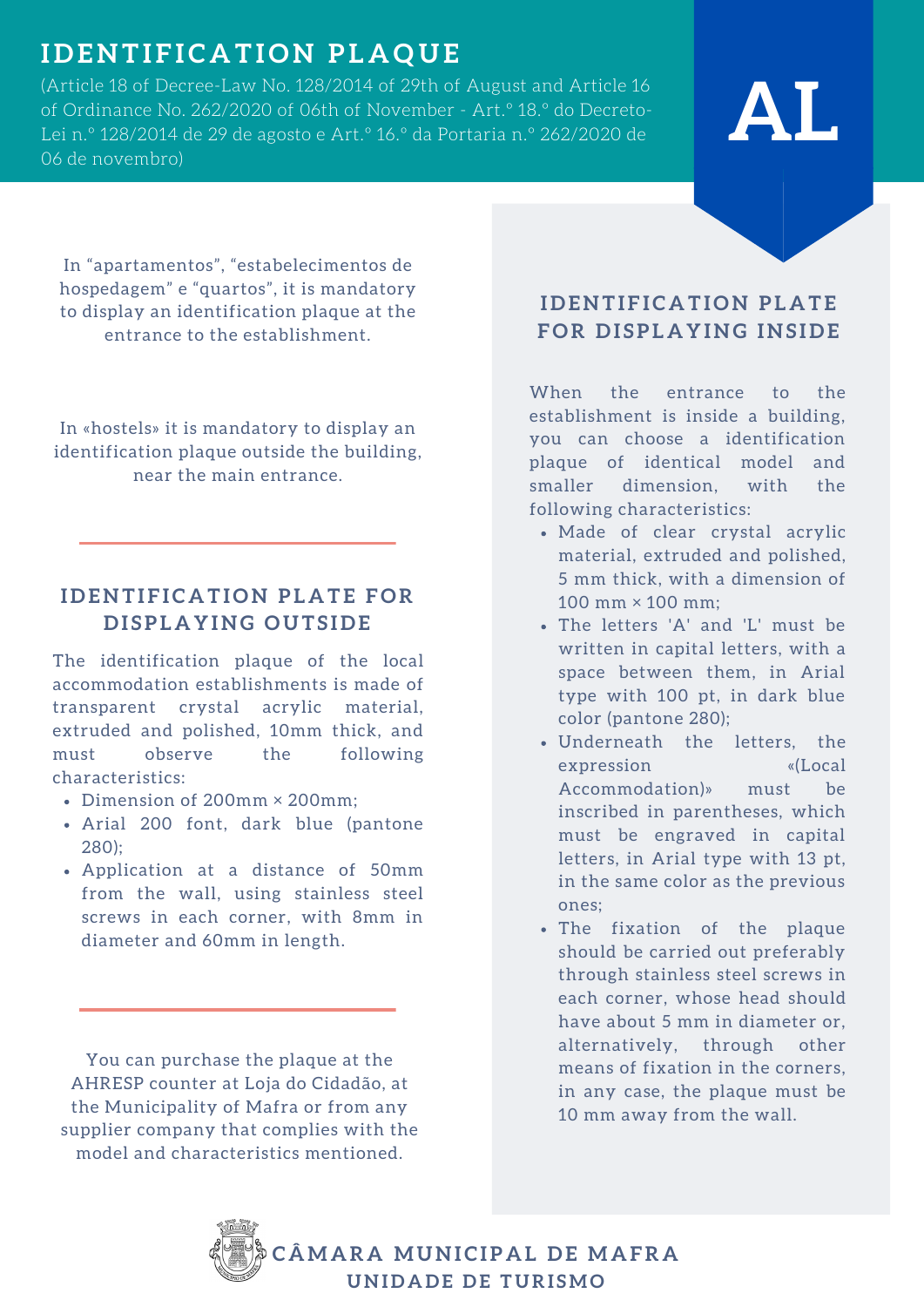## $\underline{\textbf{COMPL} \textbf{ALANTS BOOK}}$

(Article 20 of Decree-Law No. 128/2014 of 29th of August - Art.º 20.º do Decreto-Lei n.º 128/2014 de <sup>29</sup> de agosto) **AL**

Local accommodation establishments must have a complaints book under the terms and conditions established in Decree-Law No. 156/2005, of 15th of September, with the amendments introduced by Decree-Law No. 371/2007, of 6th of November, 118/2009, of 19th of May, 317/2009 of 30th of October, 242/2012 of 7th of November, 74/2017, of 21st of June and 81-C/2017 of 7th of July.

The owner of the operation of the establishment is obliged to have and make available the complaints book in paper and electronic formats.

The detachable cover (cover sheet) must be affixed in a visible place and duly filled in with the following information:

- Competent Entity: ASAE
- Address: Rua Rodrigo da Fonseca n.º 73, 1269-274 Lisboa

Registration on the electronic complaints book platform must be done at:

https://www.livroreclamacoes.pt/i nicio

When carrying out the inspection, proof of registration of the accommodation must be presented on the platform of the electronic complaints book.

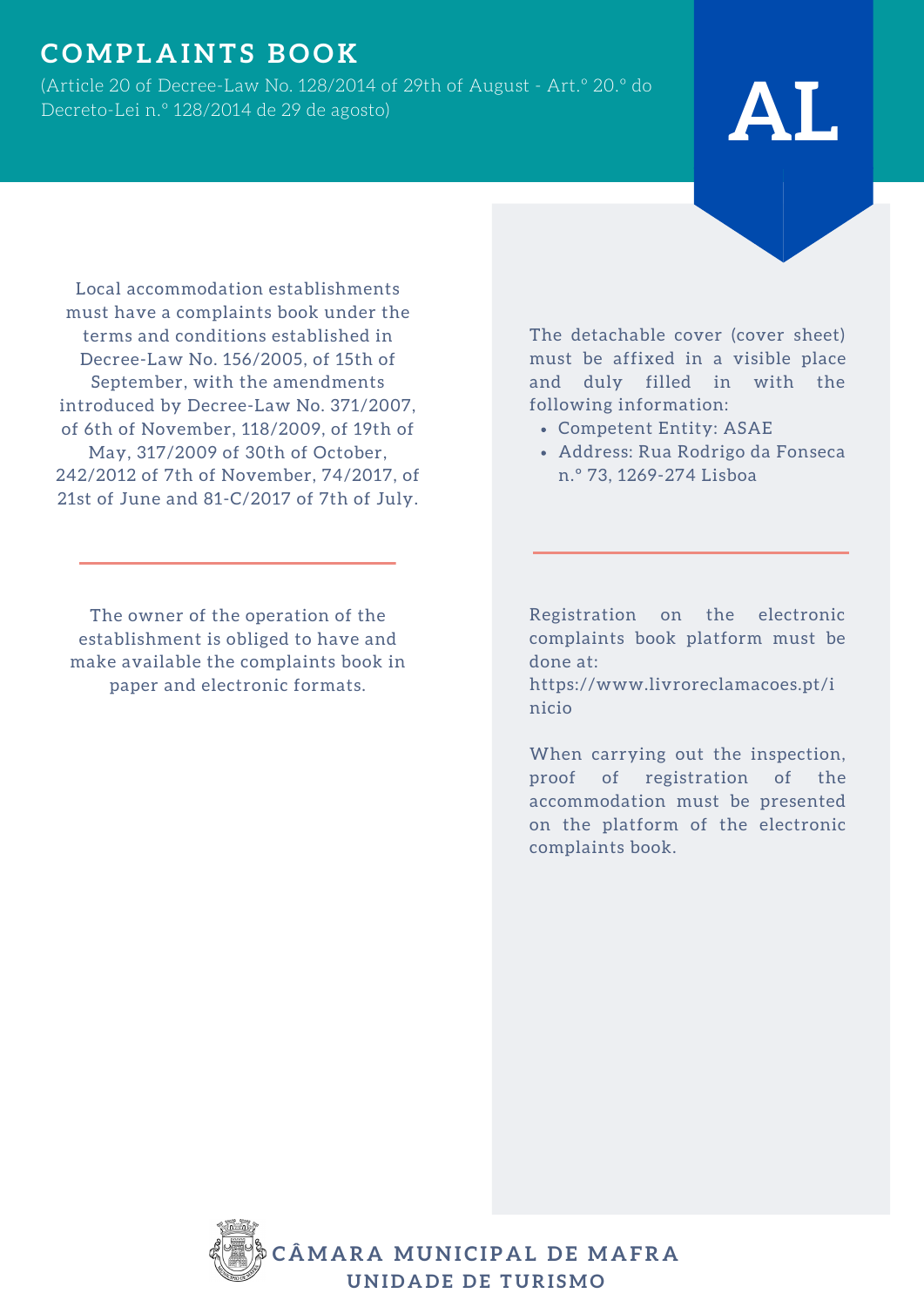# **C OMMU N I C A T I O N T O T H E P O RT U G U E S E IMMIGR A T I O N A N D B O R D ERS S ER V I C E**

(Law no. 23/2007 of 4th of July and Ordinance no. 287/2007 of 16th of March - Lei n.º 23/2007 de 04 de julho; Portaria n.º 287/2007 de 16 de março (Law no. 23/2007 of 4th of July and Ordinance no. 287/2007 of 16th of **ALL Products 1988**<br>March - Lei n.º 23/2007 de 04 de julho; Portaria n.º 287/2007 de 16 de março **ALL Products 1988 (Products 198** 

The holder of the local accommodation establishment must notify the Portuguese Immigration and Borders Service (SEF) whenever they receive a foreign citizen.

This information must be provided within three business days after entering the establishment and within three business days after leaving the accommodation.

The communication of the stay of foreigners must be made electronically, and registration must be made as users of the Accommodation Bulletins Information System (SIBA) on the website https://siba.sef.pt/

When carrying out the inspection, proof of registration of the accommodation must be presented.